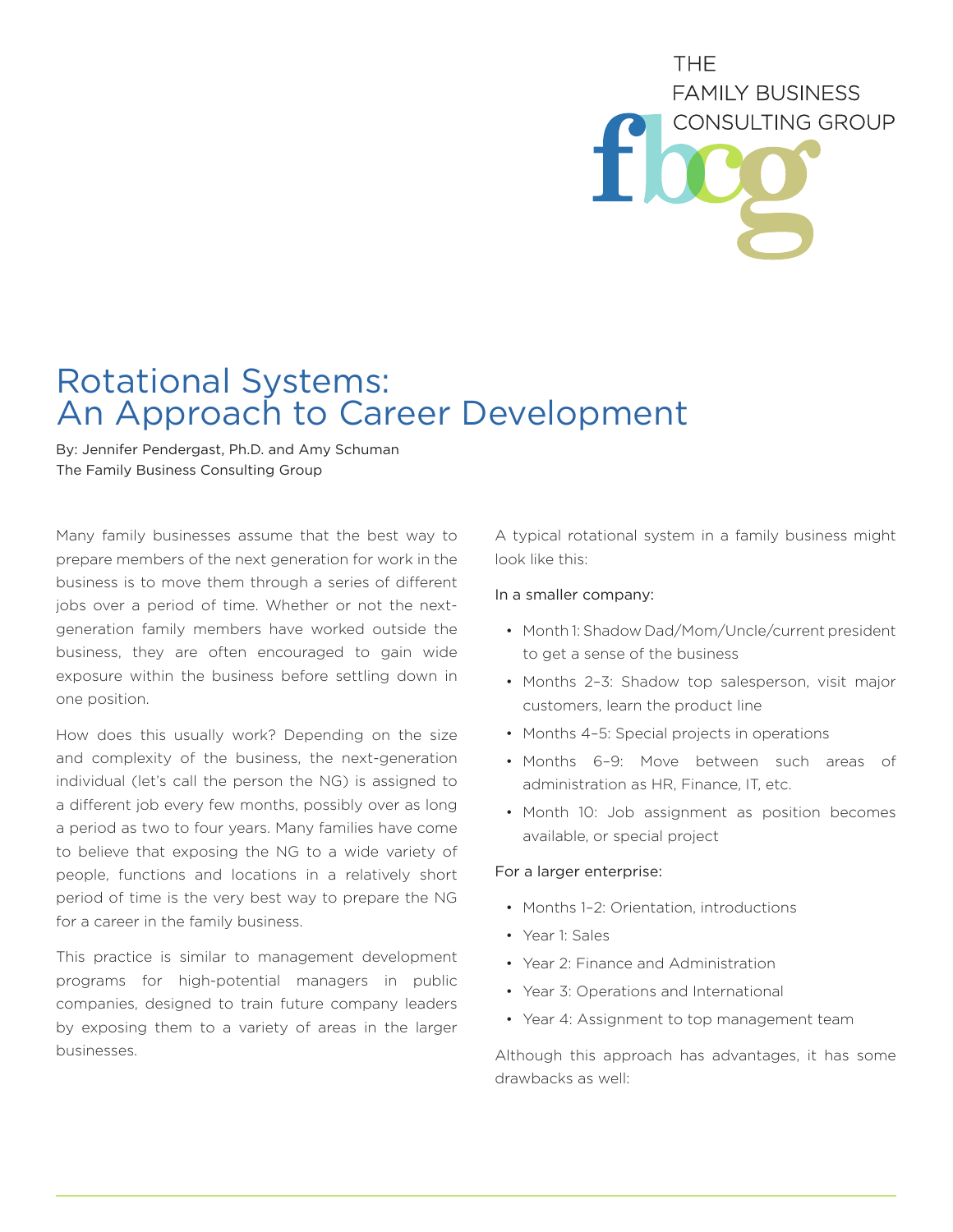| Advantages                                                                                                                                                                                     | <b>Disadvantages</b>                                                                                                                                                                                                                                                                 |
|------------------------------------------------------------------------------------------------------------------------------------------------------------------------------------------------|--------------------------------------------------------------------------------------------------------------------------------------------------------------------------------------------------------------------------------------------------------------------------------------|
| The NG can learn about many different areas of the<br>company in a relatively short period of time. At<br>the same time, a wide variety of employees gets to<br>meet and interact with the NG. | Moving around too much gives the NG only a superficial<br>understanding of the company. Employees may perceive<br>the NG as shirking the hard work needed to gain a full<br>understanding of the business.                                                                           |
| Typically, careers of non-family employees are left<br>undisturbed; no one is displaced or held back to<br>make a position for the NG                                                          | The early years of a career are important opportunities<br>to get frontline experience, have real budget and P&L<br>responsibility, and learn how to manage people. Rotational<br>systems often don't permit this type of responsibility.                                            |
| The NGs don't have to stay in a job they don't like<br>for too long, but they are required to have some<br>experience in every important part of the company.                                  | The NG is getting a very unrealistic, sheltered view of the<br>workplace if the person never has to endure unpleasant,<br>tedious or boring jobs. The NG is never really accountable<br>and misses the satisfaction of earning a promotion by dint<br>of hard work and perseverance. |
| Moving around the company gives NGs a chance<br>to find areas where they can make the biggest<br>contribution and increases the chance of finding a<br>good fit for their careers.             | Being in a continual learning mode can become tedious<br>and boring for the NG, especially if the person never gets<br>the opportunity to gain and demonstrate deep expertise.                                                                                                       |

Although the advantages of rotational systems are obvious, the disadvantages often become apparent only over a longer period of time. The main disadvantages of rotational systems have to do with their artificiality: they offer the NG an unrealistic breadth of experience in a relatively short period of time and may create unrealistically high expectations in the NG regarding a career and role in the family business.

Rotational systems don't provide the NG with the depth of experience needed for future success in the business and may not create a positive impression in nonfamily employees regarding the level of the NG's commitment and persistence.

Many of the advantages of rotational systems are felt in the ownership realm as opposed to the business realm. The NG owner seeking to understand the business will benefit from a wider view, even if that view is shallow. (If you are looking for a way to prepare next generation owners, not leaders, the rotation program may be appropriate.)

If you feel the rotational approach is the best for your situation, careful management of its downside will be important:

- Do not move the NG too quickly.
- Seek assignments that provide the NG with in-depth understanding and real responsibility.
- Identify opportunities for the NG to demonstrate expertise and to produce meaningful deliverables.
- Find positions where the NG learns management and leadership, two of most difficult skills to master.

How you develop the rotational program will depend upon several factors, including how much time you have to prepare the NG before current generation members retire. Ideally, you will have ample time to rotate the NG through several areas before the person settles into an area where he or she can make a contribution and move up the ranks. But the program may need to be abbreviated due to time constraints.

When multiple NGs enter the business at the same time, with clear areas of interest and talent, it may be best to move them quickly into the areas where they have demonstrated interest and prowess. Differences in interests, such as sales versus operations, often are apparent early in a career.